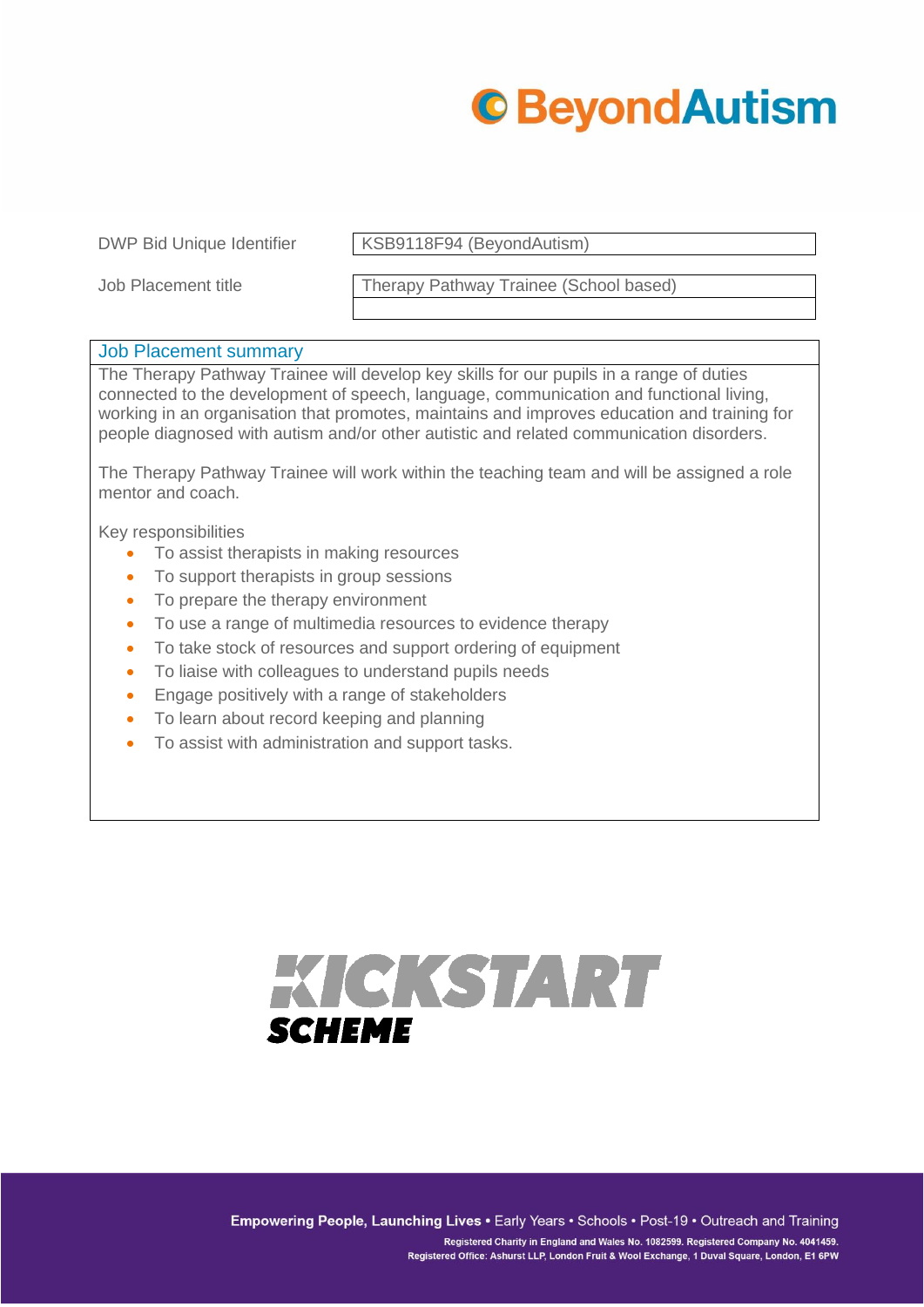## **C**BeyondAutism

Essential skills, experience and qualifications

| Qualifications                         | <b>GCSEs Grade 4 and above</b><br>in English and Maths                                                                                                                                                                                              |
|----------------------------------------|-----------------------------------------------------------------------------------------------------------------------------------------------------------------------------------------------------------------------------------------------------|
| <b>Experience</b>                      | Not required, but<br>enthusiasm to make the<br>most of the placement is a<br>must.                                                                                                                                                                  |
| Interest in developing these<br>skills | Working in a team<br>Working with people<br><b>Child and Adolescent</b><br>development<br>Creative thinking                                                                                                                                         |
| Personal qualities                     | Able to develop good<br>working relationships in a<br>team<br>Professional attitude<br>Able to follow instructions<br>Open and honest<br>approach.<br>A commitment to<br>safeguarding and<br>promoting the welfare of<br>children and young adults. |

Job category (DWP use only)

Number of hours per week 25

Working pattern and contracted hours (including any shift patterns)

Monday – Friday 8.30 am – 2.00pm with 30 mins for lunch.

Hourly rate of pay National Minimum Wage

Details of employability support (training opportunities/mentor)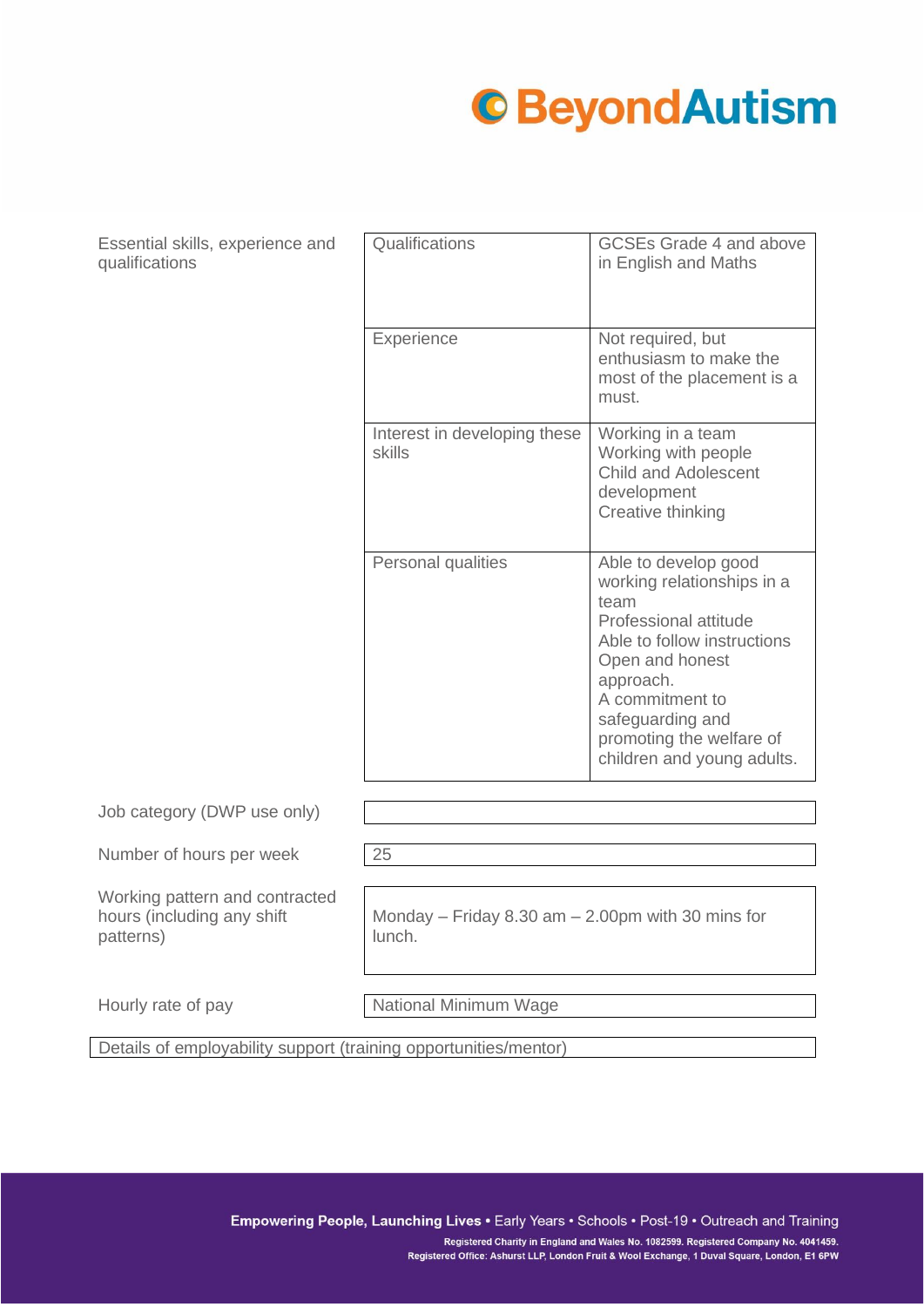

The Therapy Pathway Trainee will develop key vocational skills:

- Time keeping
- Personal presentation
- Creative thinking
- Multimedia and ICT
- **Meeting deadlines**
- Record keeping
- Team work
- Organisation skills
- Attention to detail
- Problem solving skills
- Interpersonal and communication skills.

Training in these vocational skills will be a mixed of blended learning (on-the-job, vocational skills development workshops delivered every two weeks, feedback from line manager and mentor/ coach). Use will also be made of online learning programmes.

This role will be supported by a job mentor and coach to ensure that the Trainee is successful in role, develops their CV and is supported to search for permanent roles.

Full induction training will be given including, not limited to: Safeguarding, Fire Awareness, Manual Lifting and Handling and Fire Evacuation Procedures.

Company name

**BeyondAutism**

Closing date for applications **15th January 2021** (Tranche 1 of placements from February to July) and **28th May 2021** (2nd tranche of placements from July to Dec 2021)

Using the table on the next page please provide details for each Job Placement by location.